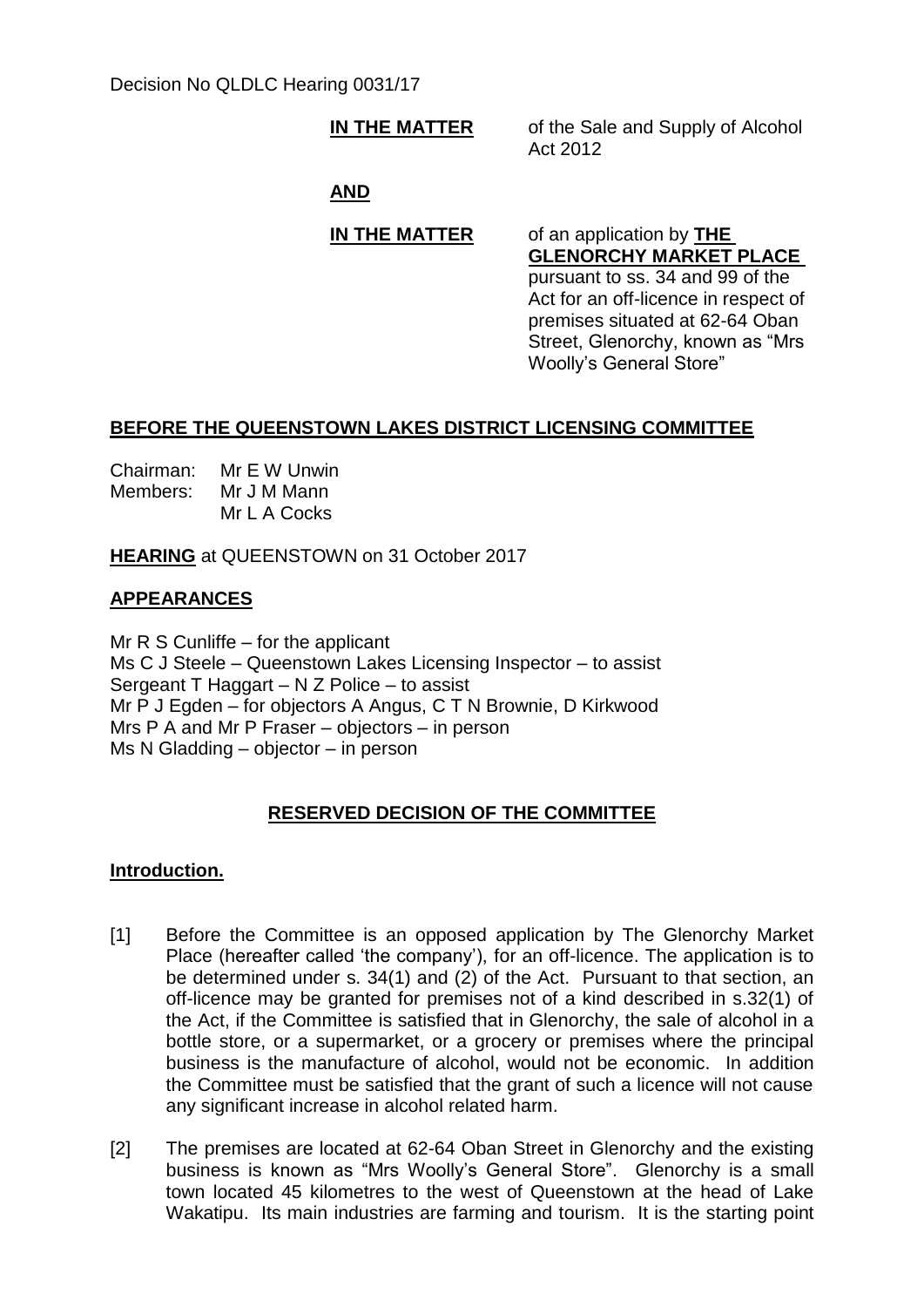for several popular tramps including "The Routeburn Track". It has been showcased to the world as the setting in such films as "Lord of the Rings", "The Chronicles of Narnia" and the "Top of the Lake".

- [3] According to the last census in 2013, the population was 363. "Mrs Woolly's General Store" operates as a general store and tourist centre. The goods available for purchase range from gift items and clothing, to organic grocery produce, household cleaning products and ready to eat meals and snack food. The application is limited to local wines and craft beers which the applicant wishes to showcase as part of its current business.
- [4] The Glenorchy Market Place is a New Zealand unlimited company. It is governed by a constitution. There are three directors. Mr P S and Mrs D R Brainerd are both directors. They reside in America but spend part of the year in New Zealand. The third director is Stephen Morgan Hewland who is based in Glenorchy and is the General Manager of the Glenorchy Marketplace Project.
- [5] The shareholding is held by the Glenorchy Marketplace Foundation and the constitution provides for the profits to be used for the benefit of the Glenorchy Community Trust. The purpose of this Trust is to support environmental, educational, public health and cultural projects in the district. The company purchased the store in 2014. It appears that Mr and Mrs Brainerd have a long term vision to establish an array of environmentally sustainable accommodation and retail services in Glenorchy, with the profits being gifted back into the community. The business employs between 15 and 20 staff. If the licence is granted it is expected that four members of staff will hold a Manager's Certificate.
- [6] In her report, the Inspector stated that she was satisfied that the company is a suitable entity to be involved in the ownership and management of licensed premises. Seven on-site special licences have previously been issued to the company covering multiple events, primarily, community market style gatherings with live music and workshops. There have been no issues from a licensing perspective in the way that the events have been run.
- [7] The company sought trading hours from 10.00am to 6.00pm Monday to Sunday. Such hours would be among the most conservative ever to have been sought from us. The company's intention is that a range of six to eight Otago wines priced between \$24.00 and \$45.00 a bottle and around six varieties of craft beers priced between \$8.00 and \$12.00 each, will be available to supplement the organic and higher end top quality produce on offer.
- [8] There will be no signage outside or indeed inside the premises save for a label naming the product and its price. Furthermore the areas which will be used for the display of wine and craft beers are very small. The manager calculated the area as less than 1% of the total floor space. The target market is expected to be those visiting the area rather than locals. There are three other licensed premises within 500 metres of the premises. Two of the premises (Glenorchy Hotel and Bold Peak Lodge) have hotel style licences, and each of these hold an associated off-licence as well. There is also a cafe which has an on-licence.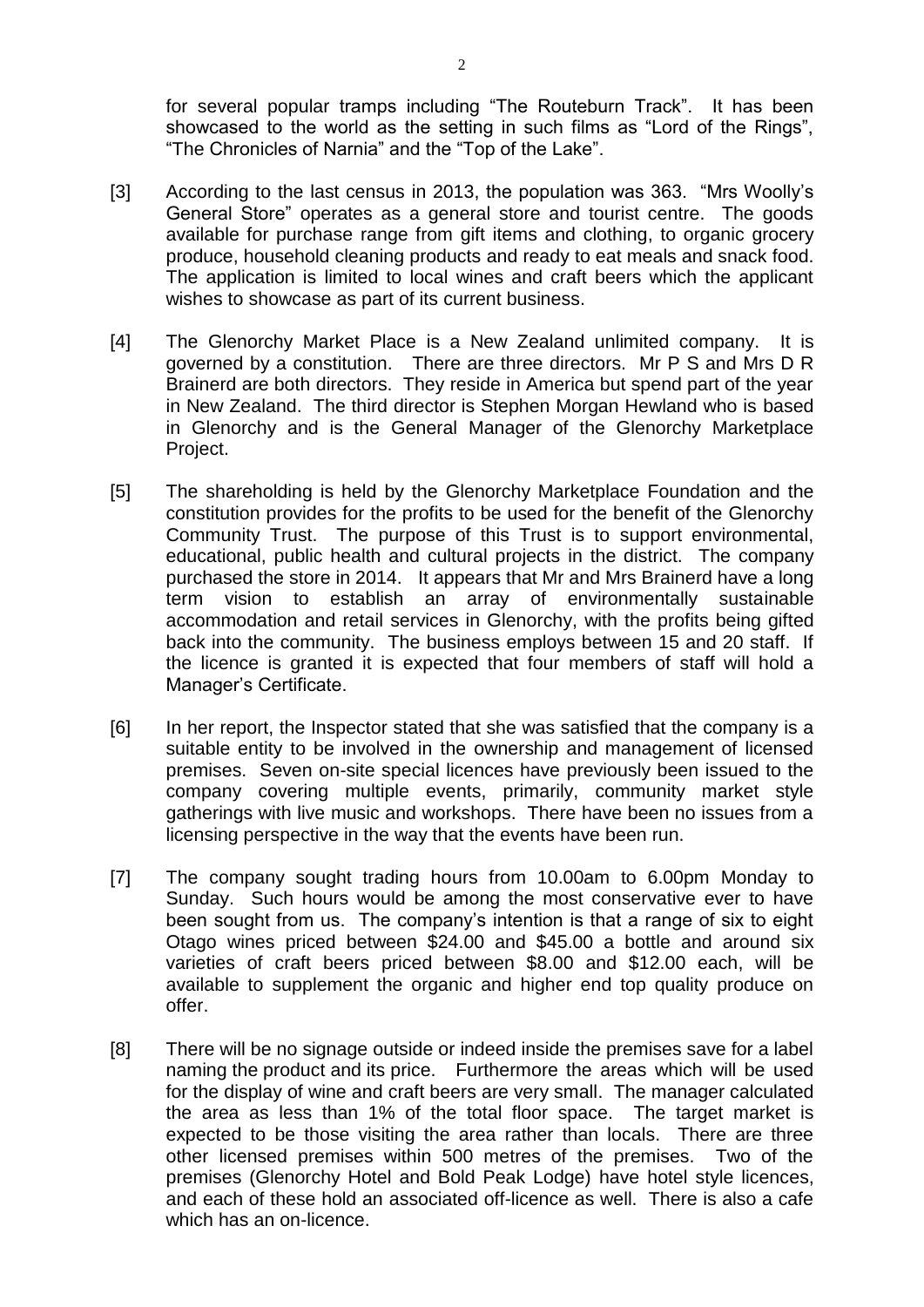- [9] No designation is sought. The Glenorchy Primary School is located on the other side of the road from the store. The children who attend the school are known to call in to the store to purchase sweets and ice creams. The business previously operated an off-licence (grocery style) for about 18 months in 2008/2009, and there was no indication of any effect or impact on the amenity and good order of the locality. The Inspector stated in her report that in her opinion the issuing of an off-licence would have less than a minor effect on the amenity and good order of the locality.
- [10] There were no reports with matters in opposition from the Police, Medical Officer of Health or the Inspector. The Fire Service stated that they were in touch with the owners about compliance matters and no licence can issue until a certificate of fire compliance has been received. In the same vein a building compliance certificate covering alterations will also be required before a licence can issue.
- [11] Public notification attracted seven objections from residents and others. The objections covered a range of issues ranging from the close proximity of the local Primary School, to the issue of whether the business was a convenience store, as well as density of licences. One of the objectors did not appear. The Glenorchy Primary School took the trouble to forward a submission which will be discussed later in this decision.

## **The Application.**

- [12] Ms Debbie Marie Crompton is the manager of "Mrs Woolly's" and has been working there for four years. She clearly takes great pride in the business which she described as a unique offering in both Glenorchy and the wider Queenstown area. She is responsible for managing the retail operation, ordering stock, arranging staff rosters, staffing, accounts and administration. She has had 25 years experience in the food and wine service and tourism industry and is the holder of the Licence Controller Qualification. She reports to Mrs Brainerd on a day to day basis.
- [13] Ms Crompton advised that the store is open every day from 10.00am to 5.30pm extending to 9.00am to 6.00pm in the summer months. She explained about the extensive list of food and gift items on sale. Among the grocery items there are a large range of gourmet delicatessen products. With regard to the takeaway foods, the focus is on healthy products, as all such food is made on the day of sale. The store provides freshly prepared ready meals, as well as lunch and dinner packs for horse trekkers and helicopter tourists. "Mrs Woolly's" prides itself on using fresh ingredients and local produce.
- [14] There is an extensive selection of gifts including art, jewellery, souvenirs and New Zealand products such as luxury possum merino clothing and Manuka honeys. The business offers a variety of tourist bookings and is a natural stopping point for visitors arriving from Queenstown by road. The company takes bookings for jet boat rides, horse riding and 'Lord of the Rings' tours. The Trip Advisor reviews make fascinating reading. Some of the reviews included: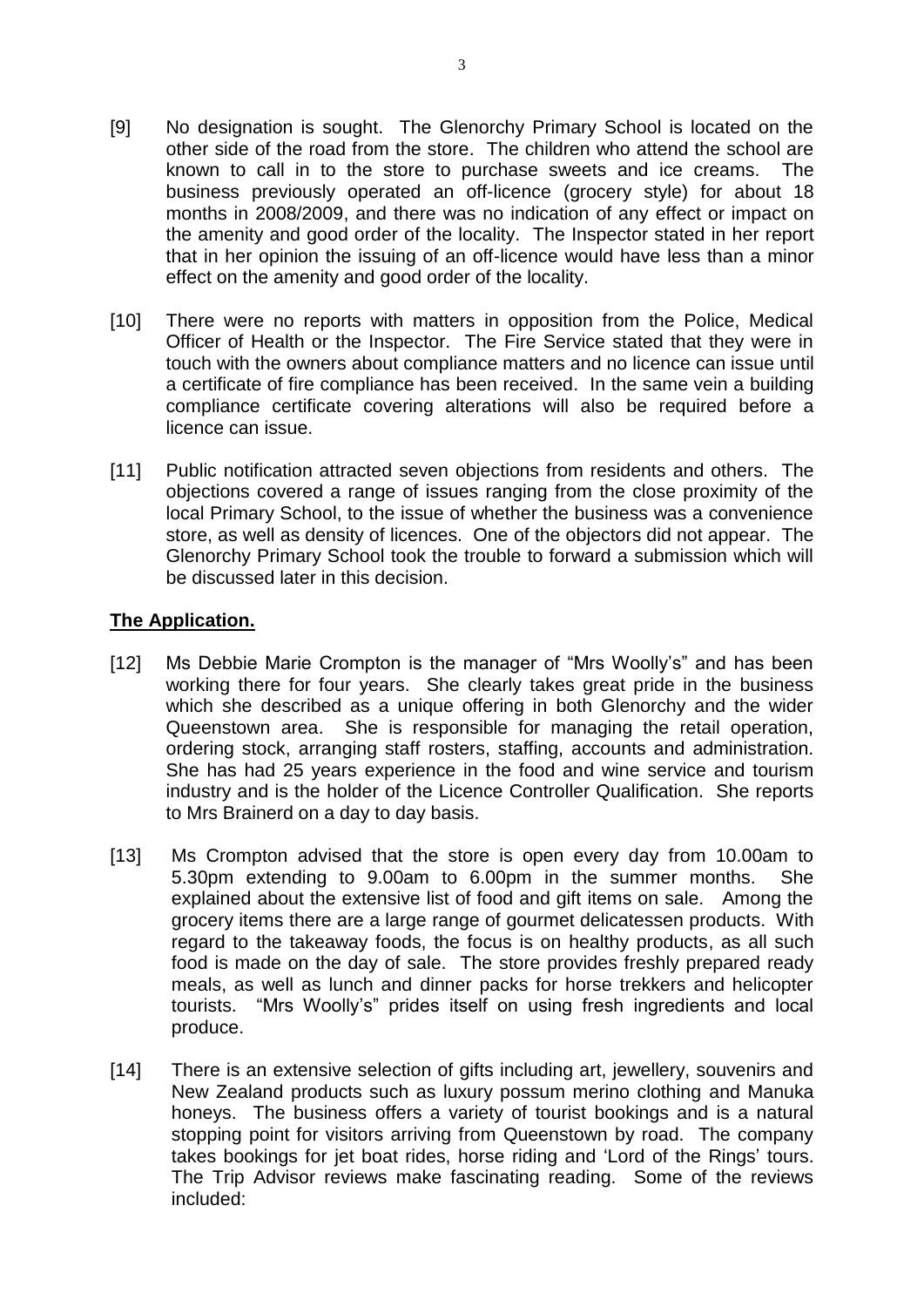**"One of the best gift shops we have ever been to" "Super store of the kind they don't make any more" "Yummy food and cute shop" "This shop has got stuff that is unique to this place" "It was lovely to stop off & stroll inside the very interesting Mrs Woolly's General Store"**

- [15] Ms Crompton provided us with sales figures for the period 1 April 2016 to 31 March 2017 showing that giftware accounted for 52% of turnover, grocery 25%, pantry 20%, and tourism activities 3%. In other words giftware and the tourism activities accounted for 55% of total turnover. In addition there were figures for the period 1 April 2017 to 24 October 2017 confirming that giftware and tourism activities were steady at 55%
- [16] Ms Compton did not believe that the store could be classified as either a dairy or a convenience store. She argued that many of the food items would never be found in a convenience store. She stated that they expected that alcohol sales would be a small percentage of overall sales. She confirmed that the sale of alcohol in a grocery or supermarket or bottle store in Glenorchy, would struggle to be viable. She considered that a limited range of local wines and craft beers will provide an additional retail opportunity for the company and its customers.
- [17] As stated above, Mr S M Hewland is a director of the company. He has been the Project General Manager since 2015. His qualifications for the role are more than adequate. He produced copies of the company's constitution as well as the Charitable Trust Deed. He also gave his opinion that the sale of alcohol in a business such as a bottle store or a grocery store would not be economically viable in Glenorchy given the number of permanent residents and the seasonal nature of tourist visitors. He advised that although the summer brought many visitors to the area, it was much quieter in the winter.
- [18] Mr Hewland confirmed that a retail operation akin to a general store has been on the site for many years. He described Mrs Woolly's as a quintessential general store. He also confirmed that the company had no intention of promoting the sale of alcohol either in its street signage or with sandwich boards. In respect of concerns about outside consumption of alcohol, Mr Hewland advised that there was no intention to promote or encourage this practice.

#### **The District Licensing Agency Inspector.**

[19] In her final submissions, Ms Steele raised some interesting issues. She submitted that the general store was a unique operation having the characteristics of a range of different business types and it would be difficult to class the premises as a convenience store or a dairy given the make-up of sales. She noted that the seven objections that had been received represented less than 2% of the permanent population of Glenorchy. She questioned whether there was any evidence that the proposal would result in alcohol related harm in the community.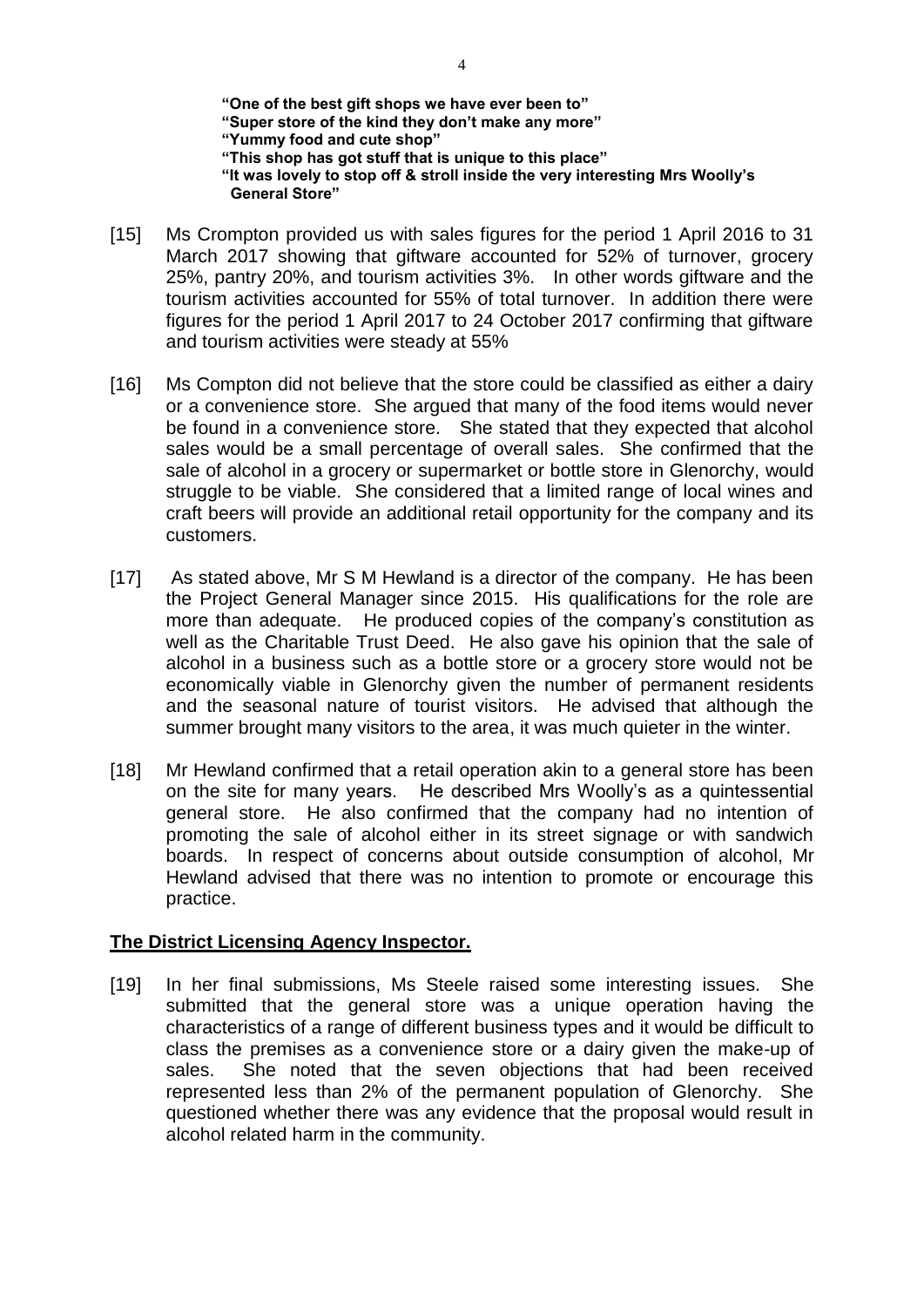#### **The Objections.**

- [20] Mr C T N Brownie gave evidence. He works for the Glenorchy Hotel & Backpackers Limited which is owned by his partner. The hotel has an on and off-licence. Mr Brownie stated that he was objecting as a concerned citizen. His main concern was the proximity of the premises to the Glenorchy Primary School as the children have access to the camping ground next door to the store. Furthermore the children go to the store to purchase sweets and ice creams. He argued that the business was a convenience store. He had other concerns such as the Wakatipu High School children being collected and dropped off on the road close by "Mrs Woolly's".
- [21] Mr A G Angus lives 26 kilometres away from Glenorchy. He resides 20 minutes away by car and 10 minutes by boat. He considered that the proposed liquor outlet was too close to the school. He stated that he spends many hours each week helping to minimise alcohol damage in Glenorchy and Queenstown, and that he regularly sees the brutal effects that alcohol has on society. He considered that there were already sufficient alcohol outlets in Glenorchy.
- [22] Mr D Kirkwood was not present but was represented by Mr Egden. His concern was the closeness of the premises to the Glenorchy Primary School and the fact that the children visited the store to purchase sweets and confectionary. He was concerned that people might drink a bottle of wine or beer in the outside shop area. He thought that Glenorchy did not need any more licences.
- [23] Ms N Gladding has lived in Glenorchy for 17 years and has two children who attend the Primary School. She has previously held a Manager's Certificate for a year. She argued that the General Store was a convenience store and that the current density of licences precluded a third off-licence being granted. She also contended that the grant of the licence would cause significant harm and that the good order and amenity of the locality would be reduced because of the proximity of the proposed licence to houses, the school and residences. She submitted that the applicant was unsuitable and that the object of the Act would not be met by the granting of the licence.
- [23] In support of her objection, Ms Gladding argued that both visitor and permanent populations were growing rapidly. She submitted that the licence would cause increased alcohol related harm particularly for self-drive tourists. Her arguments on whether the store was a 'high-end' convenience store, included the proximity of the camping ground; the location of the store in the centre of the township, the lack of any supermarket, and the sales of hats, socks, stationery as well as pies, snacks, juices etc,.
- [24] Ms Gladding also contended that increased access to alcohol will increase alcohol related harm. On the issue of density she quoted from the decision in *Medical Officer of Health v Nexon Holdings Limited [2016] NZARLA PH 492*  as follows:

**"[39] The inclusion of s 34 (1)(b) means that s 34 licences should only be available where the grant is such as not to cause any significant increase in alcohol-related harm. These premises are ones where due to their remoteness**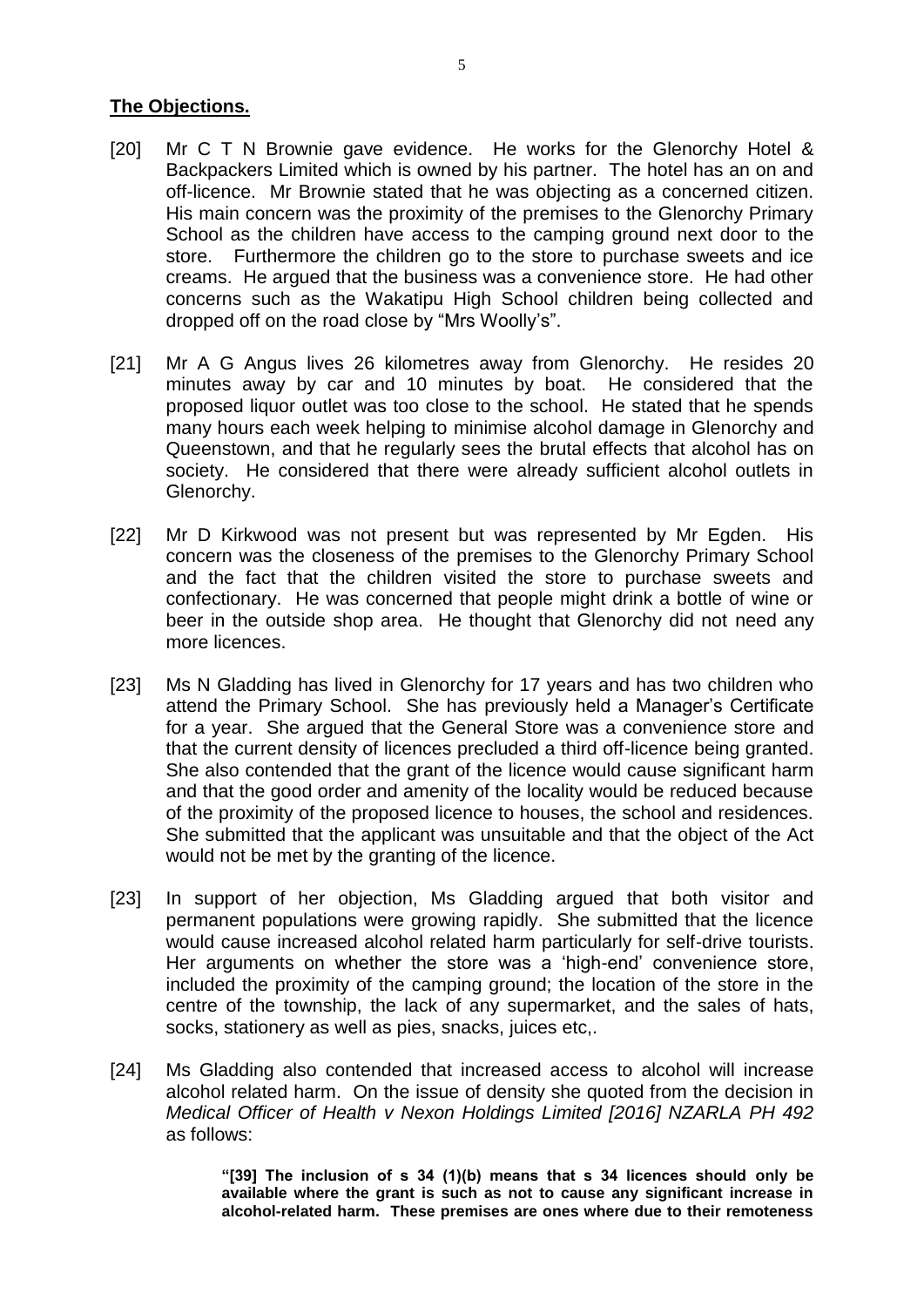**no other off-licensed premises are operating in the area. As the purpose of the Act is, inter alia, to put in place a reasonable system over the sale and supply of alcohol, s 34 provides a balance between harm minimisation objectives and the public having a reasonable access to off-licensed alcohol."**

- [25] Ms Gladding submitted that the amenity of the locality would be adversely affected by people drinking in the next door camping ground. On the issue of suitability, she contended that none of the directors had ever held a manager's certificate and that two of the Directors lived overseas. And finally, that she had once worked for Mr Graham Dunstan (one of the employees nominated as applying for a manager's certificate) at another licensed premises in 2013, and had been unjustifiably dismissed.
- [26] Ms P A Fraser spoke on behalf of herself and her husband. She stated that there was no need for another licence in Glenorchy. She considered that most of the local people she knew, bought food products from Mrs Woolly's that they needed in a hurry, which supported her claim that the business was a convenience store. She argued that young people would attempt to purchase single bottles of alcohol if the licence was granted. As with the other objectors, Ms Fraser considered that the proximity to the camping ground and the primary school, would reduce the amenity and good order of the locality.

# **The Glenorchy Primary School.**

- [27] The Committee received a letter from the Glenorchy School Board Chairperson and the School Principal. This followed a survey seeking feedback about the proposal for an off-licence from parents. 48 forms had been distributed by the school to the parents and 19 (39%) had been returned. Given the fact that the objectors all referred to the issue of proximity to the school, the outcome of the survey seemed to us to be important.
- [28] The vast majority of parents who returned the forms either had no objection or were neutral or were ambiguous. On that basis, the school decided not to object but to write a letter instead. The letter referred to three matters: (a) Potential traffic concerns as a result of an increased reason to visit the store; (b) Possible roadside advertising; and (c) Possible consumption of alcohol on school grounds. All these issues were adequately addressed by Mr Hewland.

## **Submissions of counsel for three objectors.**

- [29] Mr Egden covered the four principal grounds of objection by his clients. These were density (s.34), proximity to primary school (s.106), a convenience store (s.36), and unsuitability (s.105). In addition he argued that the purpose of s. 34 was to enable premises in remote areas to sell alcohol so as to provide a service in those localities without which residents would have to travel some distance to purchase alcohol. He submitted that there was no evidence that a small grocery store would not be economic.
- [30] Mr Egden argued that the range of products for sale 'suggested' that the store came within the definition of a convenience store and was thus prohibited from being granted a licence. He further contended that the locality of the store was an important factor. In particular, he submitted that if the gift section was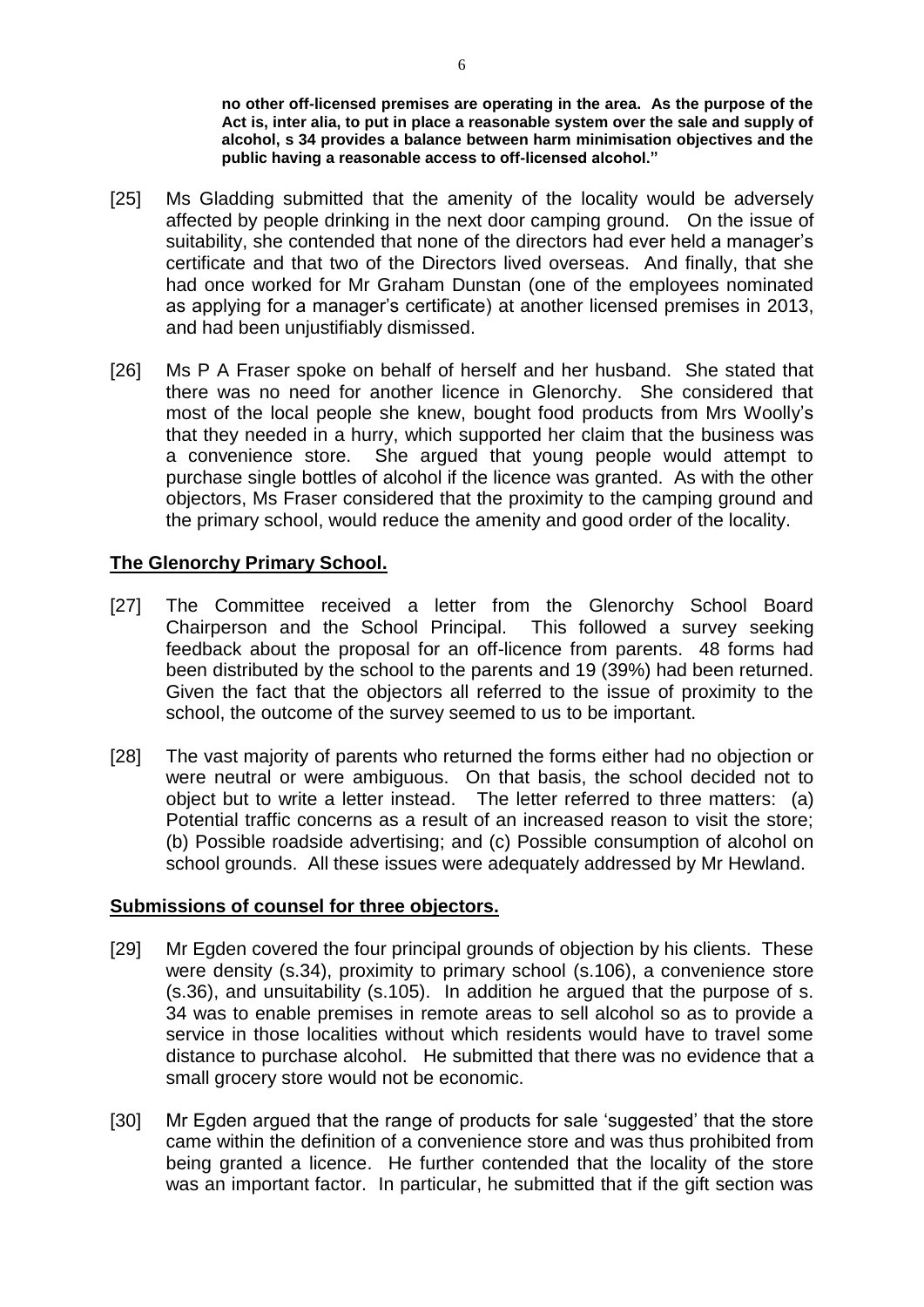redefined as items for personal use and convenience, then the turnover figures would no longer have probative effect.

- [31] In terms of amenity and good order, he pointed out that under s.106 of the Act, one of the factors to be taken into account when we form an opinion about possible deterioration of the pleasant and agreeable neighbourhood was the number of off-licences already existing. Also we must have regard to the purpose for which land nearby is used (the school), and whether such use is compatible with a licence.
- [32] As to unsuitability Mr Egden noted that the company has no previous experience with the operation or management of licensed premises and there was a question mark about one of the proposed managers.

### **Submissions of counsel for the applicant.**

[33] Mr R S Cunliffe suggested that Mr Egden had added a gloss to the wording of the relevant sections in the Act and that we should be careful to apply the standards and principles as required by the Act and not what may or may not have been intended. He was able to provide an interesting summary of the applications for an off-licence that have been filed over the past ten years. In addition he helpfully supplied a number of decisions made by the Alcohol Regulatory and Licensing Authority since the new Act has come into force. These are discussed below.

#### **The Committee's Decision and Reasons.**

- [34] In this case, the Committee is governed by ss. 32, 34, 36, 105 and 106 of the Act. The significant section is 34 which is set out as follows:
	- **(1) The licensing authority or licensing committee concerned may direct than an off-licence should be issued for premises not of a kind described in section 32(1) if satisfied –**
		- **(a) that, in the area where they are situated, the sale of alcohol in premises of a kind described in section 32(1)(b,(d),(e) or (f) would not be economic; and**
		- **(b) that the granting of the licence would not cause any significant increase in alcohol-related harm.**
	- **(2) Subsection (1) overrides section 32(1) but is overridden by section 36**
- [35] We may issue an off-licence for premises such as a general store or a retail shop provided the store or the shop is situated in an area where the sale of alcohol in a bottle store, or premises where the principal business is the manufacture of alcohol (such as a craft brewery), or a supermarket, or a grocery, would not be economic. Such licences are sometimes called 'remote location' licences.
- [36] In the context of this case we may only grant such a licence if we are satisfied that the issue of the licence would not cause any significant increase in alcohol-related harm, and only if the premises is not a dairy or a convenience store, and we are satisfied that the applicant is suitable. Finally, we must have regard to whether, in our opinion the amenity and good order of the locality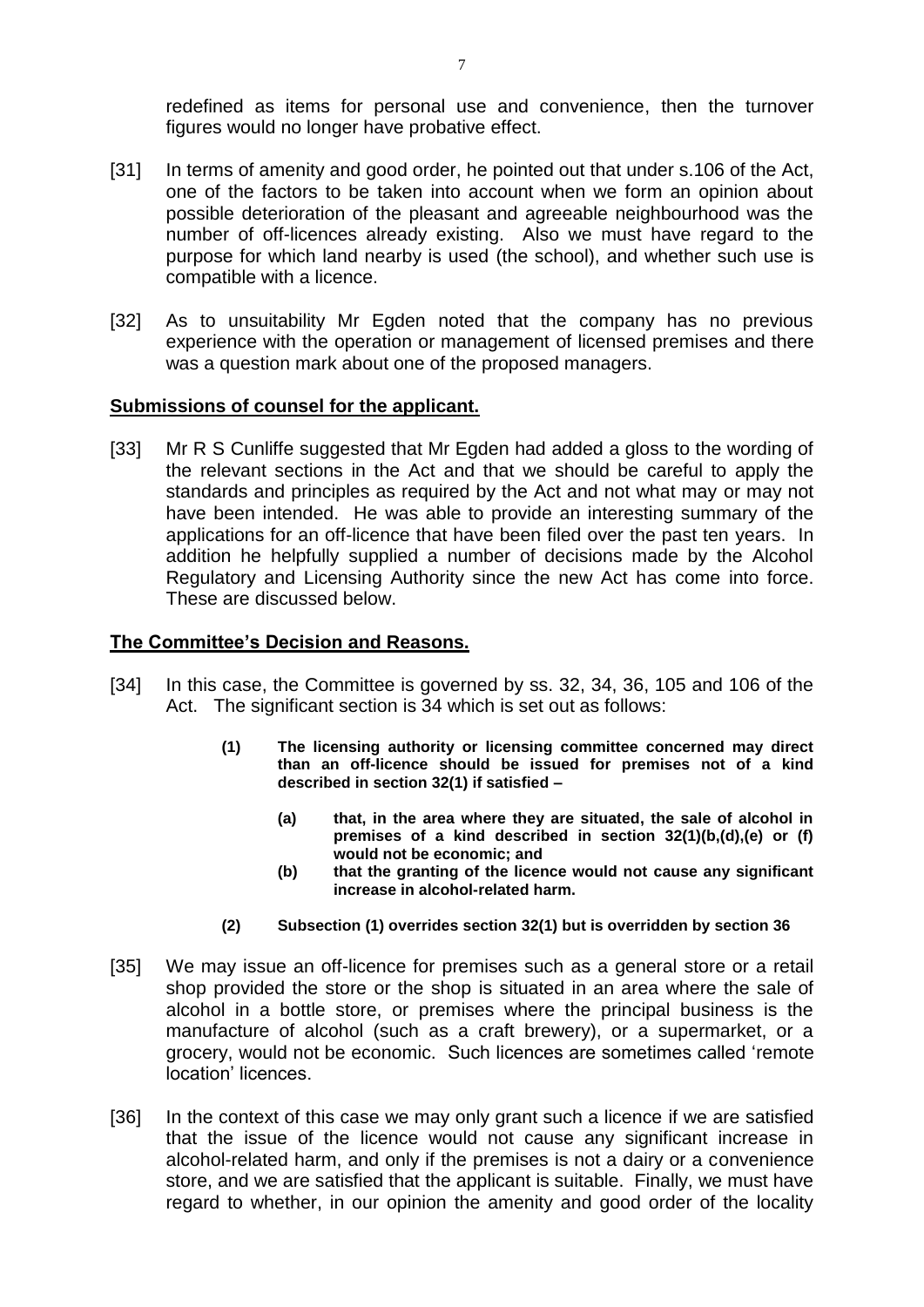would be likely to be reduced to more than a minor extent by the effects of the issue of the licence.

- [37] Having heard all the evidence and listened to the submissions, we need to say at the outset that we are unaware of a more restrained and conservative licence application that has come before us since the Act came into force nearly five years ago. The company only wishes to sell a high end range of six to eight local Otago wines and around six varieties of high end craft beers. There will be no advertising or promotion outside the premises. The areas which will be used for the display of wine and craft beers are very small, and represent about 1% of total floor space, and the proposed trading hours are between 10.00am and 6.00pm.
- [38] The history of licence applications provided by Mr Cunliffe is relevant. Well before the company became involved, the Glenorchy General Store was granted a 'remote location' style off-licence. (See *Supremebrands Limited [2008] NZLLA 637*). The application had attracted an objection from a Queenstown resident who objected on the grounds of suitability. The Authority stated that given the lack of opposition from the Police, the objector would have great difficulty in persuading it that the applicant was unsuitable. It granted the application 'on the papers' on the basis that in Glenorchy, the sale of liquor in premises such as a bottle store would be uneconomic.
- [39] In 2010 there was a further application (see *Glenorchy General Store [2010] NZLLA 1349).* A different company sought the same style of off-licence. There were two objectors – a Ms C M Robinson who was a shareholder and director of the Glenorchy Hotel. The second objector who did not give evidence was Mr C T N Brownie. There was a public hearing in Queenstown in October 2010. The authority referred to an ongoing civil dispute between the objector's company and the applicant. The Authority declined the application. It had reservations about the applicant's suitability, and reservations about whether or not a stand-alone bottle store would be economic in Glenorchy, and whether the store at that time may have been a dairy.
- [40] In 2014, Pounamu Holdings 2014 Limited, a company linked to Glenorchy Marketplace applied for a grocery style off-licence. The forecasted sales showed groceries at 45% of total sales. There were objections and the application was set down for a public hearing. The application was withdrawn prior to the hearing.
- [41] Before dealing with the specific issues to be determined we comment on the status of two of the objectors. The objection from Ms Louise Newman starts with the words "As a regular visitor to Glenorchy". Her status is therefore unclear but at any event she did not appear.
- [42] It was difficult to establish Mr Angus' precise links with Glenorchy because there were some questions he declined to answer. Pursuant to s.106(1) of the Act, a person may object to the grant of a licence only if he or she has a greater interest in the application for it, than the public generally. This means that an objector must live or work or have a clear link or connection, sufficiently close to the proposed business, to be personally affected by the potential consequences of a licence being granted. Mr Angus has very firm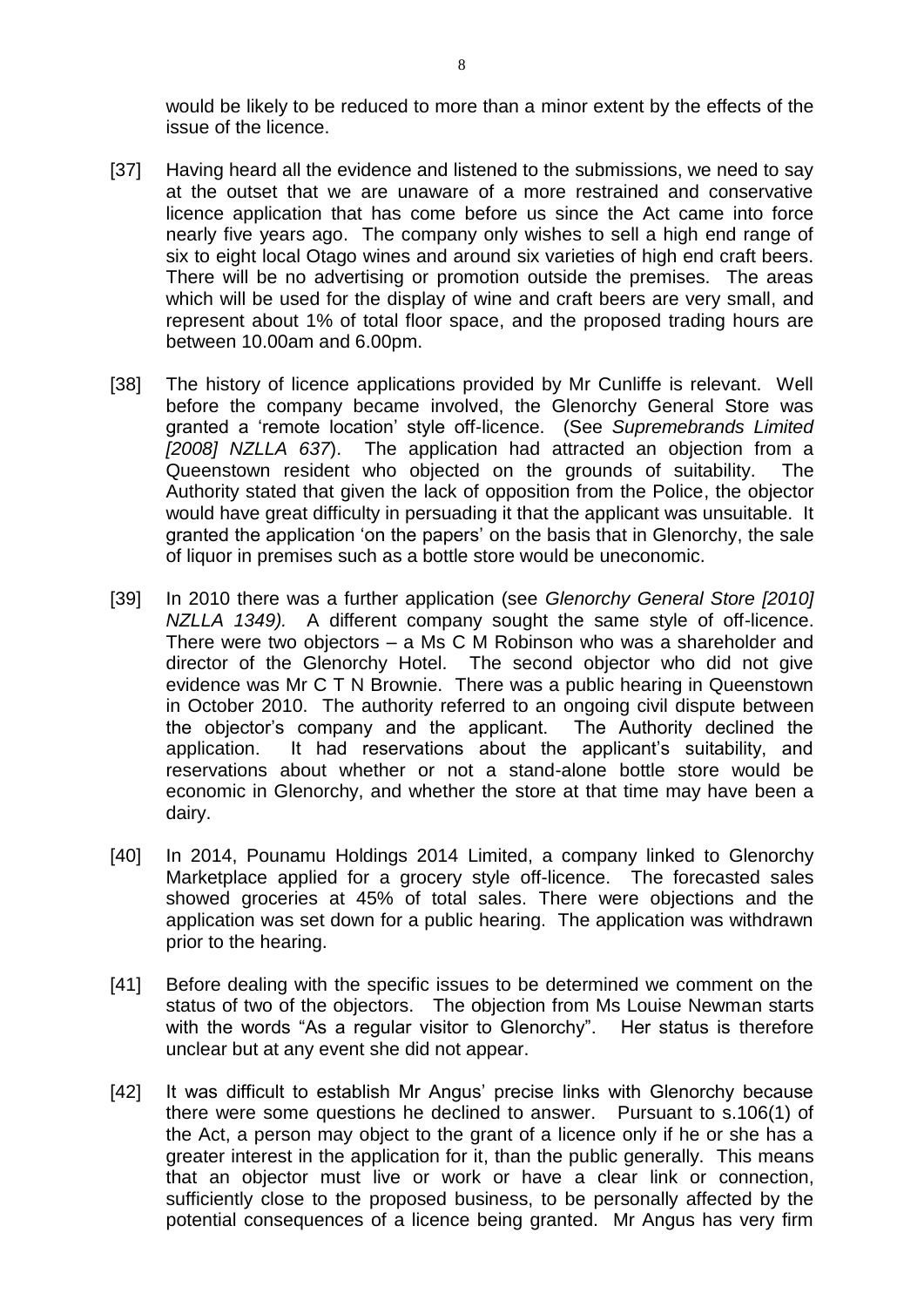views about the harm that can be caused by the inappropriate or excessive use of alcohol, but in our opinion he failed to establish that he had a greater interest in the application than the public generally.

# **Suitability.**

- [43] We deal first with the issue of suitability raised by Mr Egden and Ms Gladding. Given the lack of Police opposition we are satisfied that none of the Directors or shareholders has any relevant convictions. Prima facie they are suitable. The fact that the company may not have held a licence before is hardly relevant. Many applicants for a licence have no previous experience. As the licence states, the authority conferred by the licence, must be exercised through a manager or managers, appointed by the licensee under Subpart 7 of Part 2 of the Act.
- [44] The appointment of managers, the issues of staff training, and having appropriate systems in place are equally important issues. It is unlikely that an involvement in an employment dispute will impact on an application for a manager's certificate, but that is not a matter for us in this decision. There are sufficient managers to be appointed to ensure the licence is operated in accordance with the Act. If a person holds a certificate then prima facie he or she is suitable to manage licensed premises. We repeat that this proposal is a far cry from the operation of a street corner bottle store selling and advertising discounted alcohol products. In our view the applicant company is more than suitable.

## **In Glenorchy, would the sale of alcohol in bottle stores, wineries, groceries, craft breweries, wineries, or supermarkets be uneconomic?**

- [45] With a permanent population of approximately 360 people with tourists in the summer but not in the winter, located 45 kilometres from Queenstown, we are again more than satisfied that the sale of alcohol in a bottle store or a grocery or supermarket or an alcohol manufacturer would not be economic. A licence is no longer cheap to maintain. There is now a yearly fee. There are costs associated with having a duty manager present at all times that alcohol is being sold. Taking on an alcohol licence is now a serious commercial proposition. To suggest that a bottle store (even a small one as proposed by Mr Egden) could survive financially with a population of +360 people defies reason in our opinion.
- [46] We are grateful to Mr Cunliffe for providing us with recent decisions from the Authority on this issue. In the *The Medical Officer of Health v Nexon Holdings Limited [2016] NZARLA PH 492,* the Authority was hearing an appeal against a local committee decision to renew a 'remote locality' off-licence in Ngunguru 20 kilometres east of Whangarei. The population there was 1500 people and the closest neighbouring communities are Tutukaka four kilometres away and Matapouri ten kilometres away. The appeal was dismissed.
- [47] In *Medical Officer of Health v Le Radiance [2015] NZARLA PH 283* the Authority heard an appeal against a Whangarei Licensing Committee decision granting a s.34(1)(a) licence to a general store. The area was Waipu Cove some ten kilometres from Waipu. The permanent population was 534. The appeal was dismissed. The Authority stated: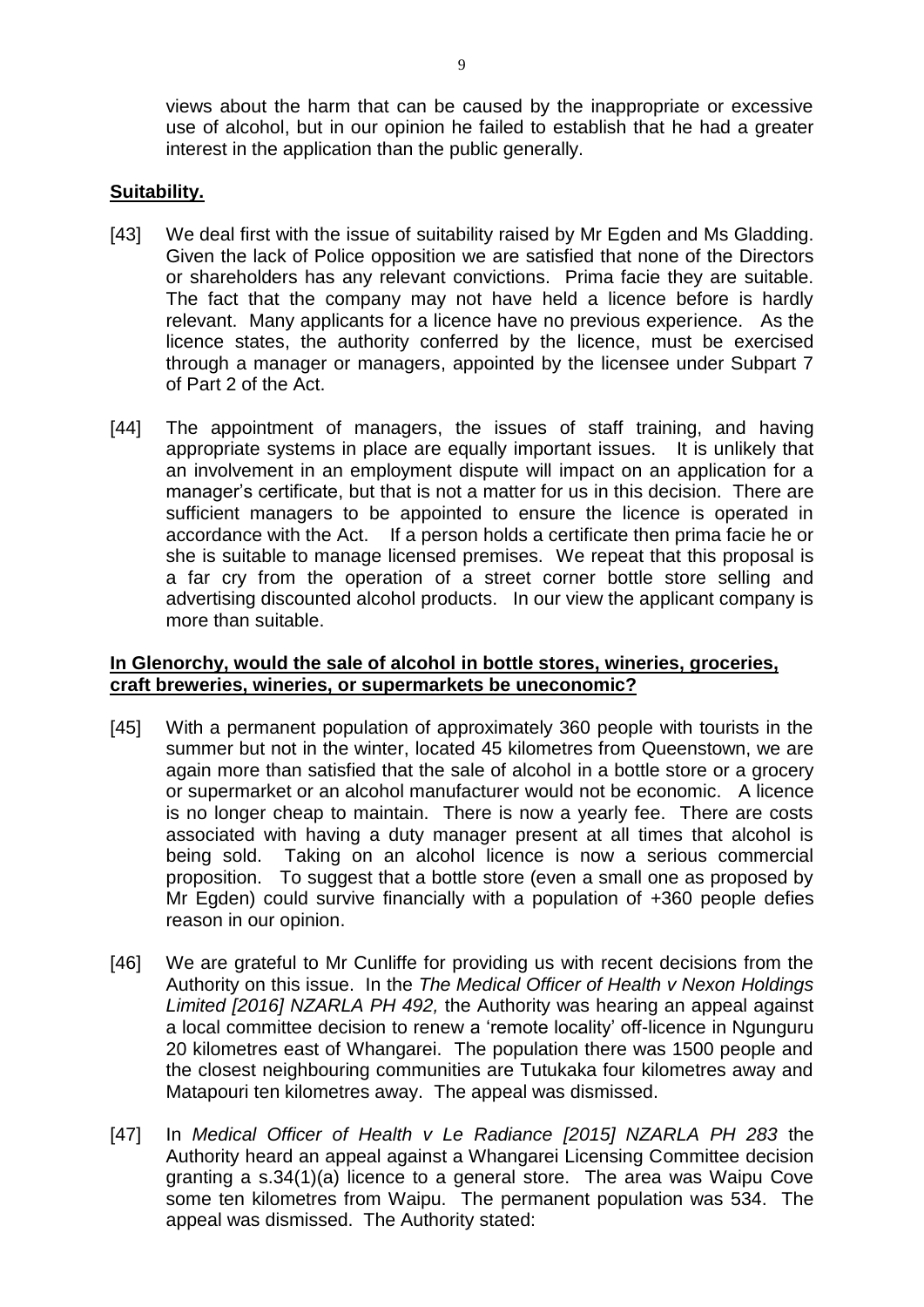*"In our view it was equally open to the District Licensing Committee to find that the discrete location of Waipu Cove as a coastal village sufficiently distanced it from Waipu Township such that bottle stores, supermarkets, grocery stores and alcohol manufacturers would be uneconomic in the area."* 

[48] In the decision of *Pauatahanui G S Limited [2017] NZARLA 256* the Licensing Committee had refused an application for a renewal of an off-licence for a general store on the basis that there was not sufficient evidence that it would be uneconomic to sell alcohol from a grocery store in that location. The applicant appealed and the Authority allowed the appeal. The case involved an isolated coastal town of 1000 people, 4 kilometres from Whitby, 7 kilometres from Mana and 10 kilometres from Porirua. The Committee had decided that there was insufficient evidence that the sale of alcohol from a bottle store or grocery would be uneconomic and that the business was a convenience store. The Authority reversed both findings and in particular stated:

> **"The Authority agrees with the Applicant that there is no onus on the applicant to establish on the balance of probabilities that the sale of alcohol in a grocery shop located in Pauatahanui would not be economic. Amongst other things this would be requiring the application to prove a negative which puts too great an onus on the applicant."**

- [49] The second leg to s.34 is that we must also be satisfied that the granting of the licence would not cause any significant increase in alcohol-related harm. There were concerns about the potential for minors to attempt to buy alcohol at the store and campers drinking in the camping ground. At any event the types of alcohol being sold and the price are not likely to attract younger drinkers. There was no probative evidence of any issues of vandalism, disorderly behaviour or alcohol related harm.
- [50] We can only repeat the evidence from the company. This new proposed business is not aimed at the local population. The target market is expected to be those visiting the area. We are talking about a limited range of expensive wines and craft beers which are not being promoted and are on limited display to provide an additional retail opportunity for the company and its customers. To suggest that there is likely to be a 'significant' increase in alcohol related harm from this new business is unreasonable in our view.
- [51] Ms Gladding referred us to the above decision and a quotation from the Authority set out in para [24] above. She argued that this effectively prevented us from granting the licence. It seems to us that the statement was made to support the contention that the public is entitled to reasonable access to offlicence alcohol. The Act does not say that a 'remote location' off-licence cannot be granted in an area where there are already off-licences associated with a hotel licence. Nor does it say that there cannot be more than one 'remote location' off-licence. We agree that if there was a bottle store or grocery store where alcohol was apparently being sold economically then the grant of a 'remote location' off-licence would be unlikely.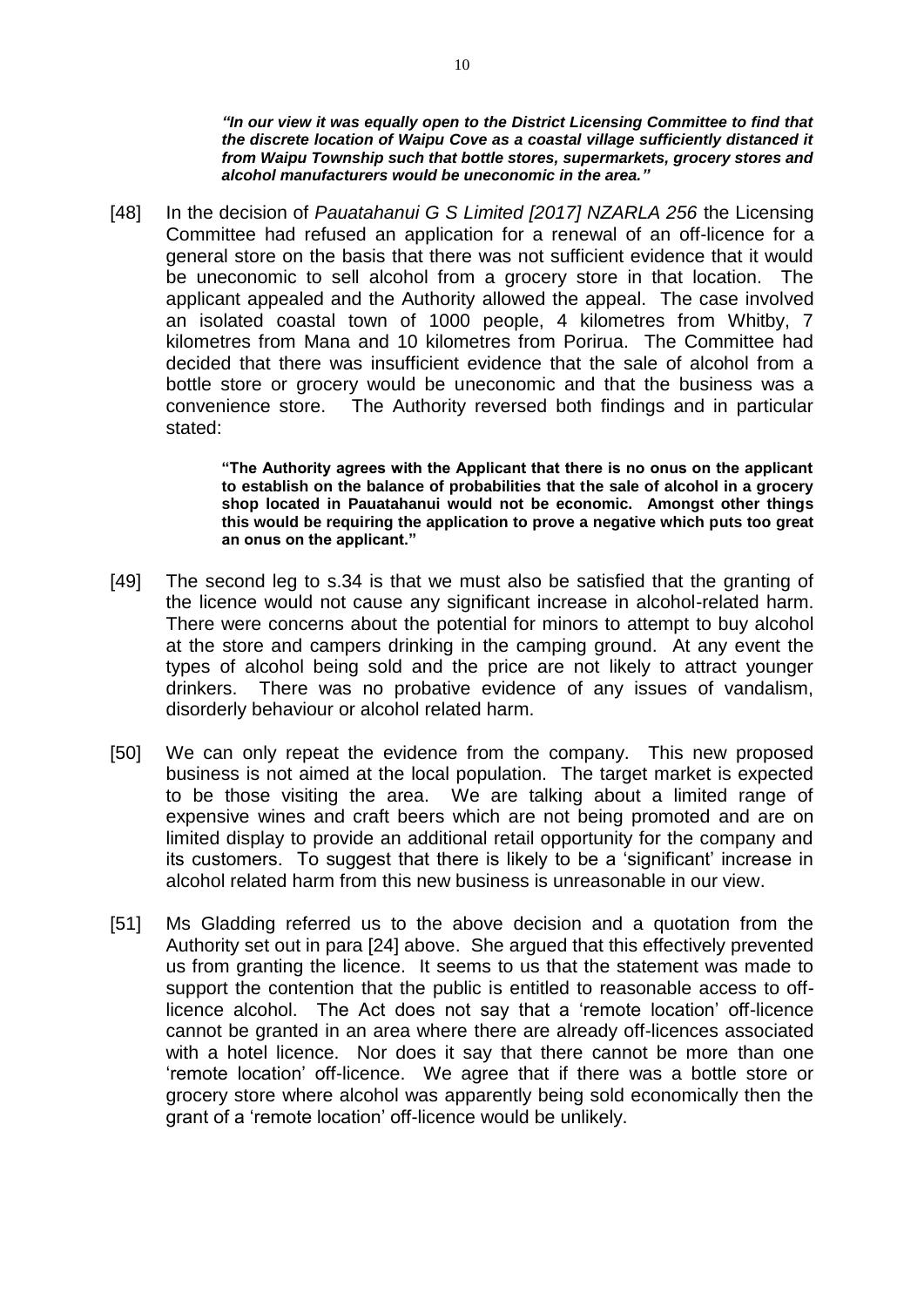## **Is this store a shop of the kind commonly thought of as a convenience store or a dairy?**

- [52] In forming an opinion about whether a store is a convenience shop, we have had regard to certain matters such as the size of the store, the layout and of course the contents. The building is two storied and the store occupies the ground floor. It has its own kitchen. Two thirds of the floor space available for retail is used for gifts and souvenir items, with the remainder being used to display the food and household items. The contrast between this store and what we understand to be a convenience store is marked. The gift style goods include clothing beauty products, jewellery, stationery, honey products, and souvenirs.
- [53] We agree with Ms Crompton that many of the food items for sale would not be found in either a typical dairy or a convenience store. No convenience store would host cooking classes as Mrs Woolly's does. No convenience store or dairy would have collectibles for sale worth between \$700.00 and \$5,000.00. Nor would such shops have metal sculptures. Few convenience stores have such limited trading hours. The prospect of a customer who visits a convenience store writing complementary remarks to Trip Advisor is highly unlikely. Under the Act the test is not whether a business is a 'high-end' convenience store as submitted by Ms Gladding.
- [54] And there are the figures. Mr Egden submitted that some of the gift items could be reclassified as convenience goods for example a comb or a pair of tramping socks purchased by a tourist who forgot to bring them. The fact remains that the majority of items that are sold by value have nothing to do with food or drink. And in our view, a convenience store exists for the convenience of people who are in need of an immediate food or drink or cigarette fix. We believe that people go to a convenience store to have a quick snack to satisfy their needs at the time, or to have a coffee to go, or to take advantage of the range of convenience items.
- [55] Finally there is the view of the premises. We were assisted by the photographs produced by the Inspector. In addition, one of the members of the Committee took a considered view of the premise, and the other two have visited the store in the past. We are unanimously of the opinion that these premises are neither a shop commonly thought of as a convenience store nor a shop commonly thought of as a dairy.

### **Would the amenity and good order of the locality be likely to be reduced to more than a minor extent, by the effects of the issue of the licence?**

[56] Section 106 reads:

**In forming for the purposes of section 105(1)(h) an opinion on whether the amenity and good order of a locality would be likely to be reduced, by more than a minor extent, by the effects of the issue of a licence, the licensing authority or a licensing committee must have regard to –**

- **(a) the following matters (as they relate to the locality):**
	- **(i) current, and possible future noise levels:**
	- **(ii) current and possible future, levels of nuisance and vandalism:**
	- **(iii) the number of premises for which licences of the kind concerned are already held; and**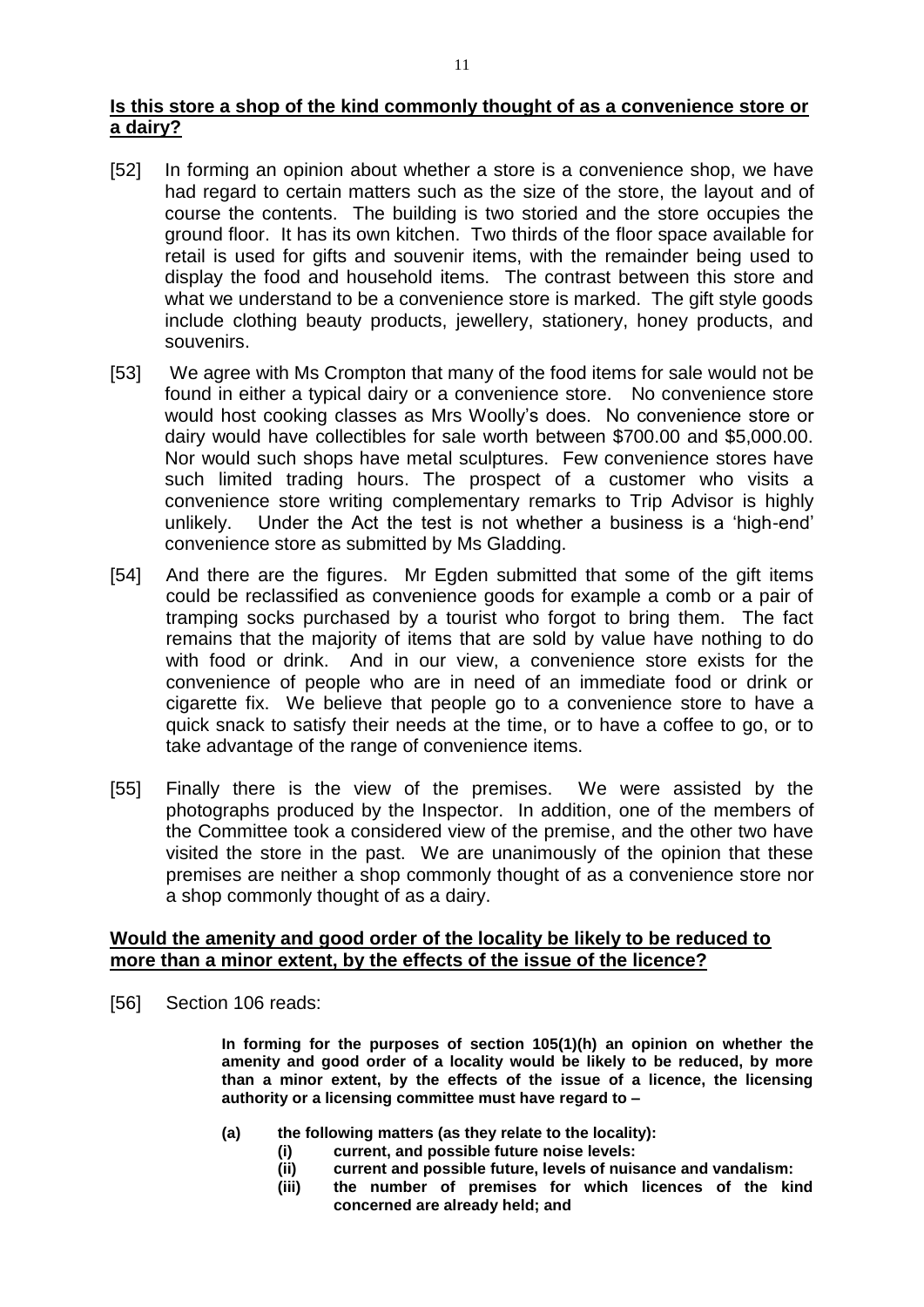- **(b) the extent to which the following purposes are compatible:**
	- **(i) the purposes for which land near the premises concerned is used:**
		- **(ii) the purposes for which those premises will be used if the licence is issued.**
- [57] The amenity and good order of an area is defined as the extent to which, and ways in which, the locality is pleasant and agreeable. There is no doubt that Glenorchy is a pleasant and agreeable country town. There may well be isolated alcohol fuelled incidents from time to time, but if there were unusual or significant issues of noise or nuisance or vandalism we would have heard from the Police. This is despite there being three licensed premises already based in the town (two with associated off-licences). A hotel, a lodge and a cafe.
- [58] Mr Cunliffe has helpfully referred us to the Court of Appeal's decision in *Port Nelson Limited v Commerce Commission [1996] 3 ZLR 554* in which the Court stated when discussing the meaning of 'likely' that "bearing in mind the purpose of the provision, the appropriate level is that above mere possibility, but not so high as more likely than not, and is best expressed as a real and substantial risk that the stated consequences will happen."
- [59] The question is whether there is a real and substantial risk that the granting of an off-licence selling a small selection of local wines and boutique beers in a general store between 10.00am and 6.00pm essentially targeting the tourist market, would impact in a more than minor way on the current noise or vandalism levels? Is there a real and substantial risk that there will be a more than minor impact on the alcohol related health of the Glenorchy community? To what extent will the normal running of the Glenorchy Primary School be compatible with the operation of a limited off-licence situated over the road?
- [60] The answer to all questions is that there are unlikely to be any adverse effects from the issue of an off-licence in the form in which it has been requested. We have had regard to the question whether the amenity and good order of the locality would be likely to be reduced to more than a minor extent by the effects of the issue of the licence. In our opinion the answer is no. We agree with the Inspector.
- [61] It should be clear by now that we intend to grant the application in the terms requested. In our view the company meets all the relevant requirements for the issue of an off-licence under s.34 of the Act and in particular, that the grant of the licence will not undermine in any way the objects of the Act. There will be a condition that the only alcohol that may be sold pursuant to the licence will be wine made in Otago and craft beer. The licence cannot be issued until the compliance certificates referred to in Para [10] above have been received.
- [62] We have considered whether to add further conditions about advertising, pricing and promotion, but having set out its intentions as recorded in this decision, we are confident that the company will operate the licence in accordance with the evidence. We draw to the applicant's attention the concerns expressed by the objectors that the display of alcohol was too close to the confectionery. That will be a matter for the company and the positioning of the display can be reviewed in twelve months.